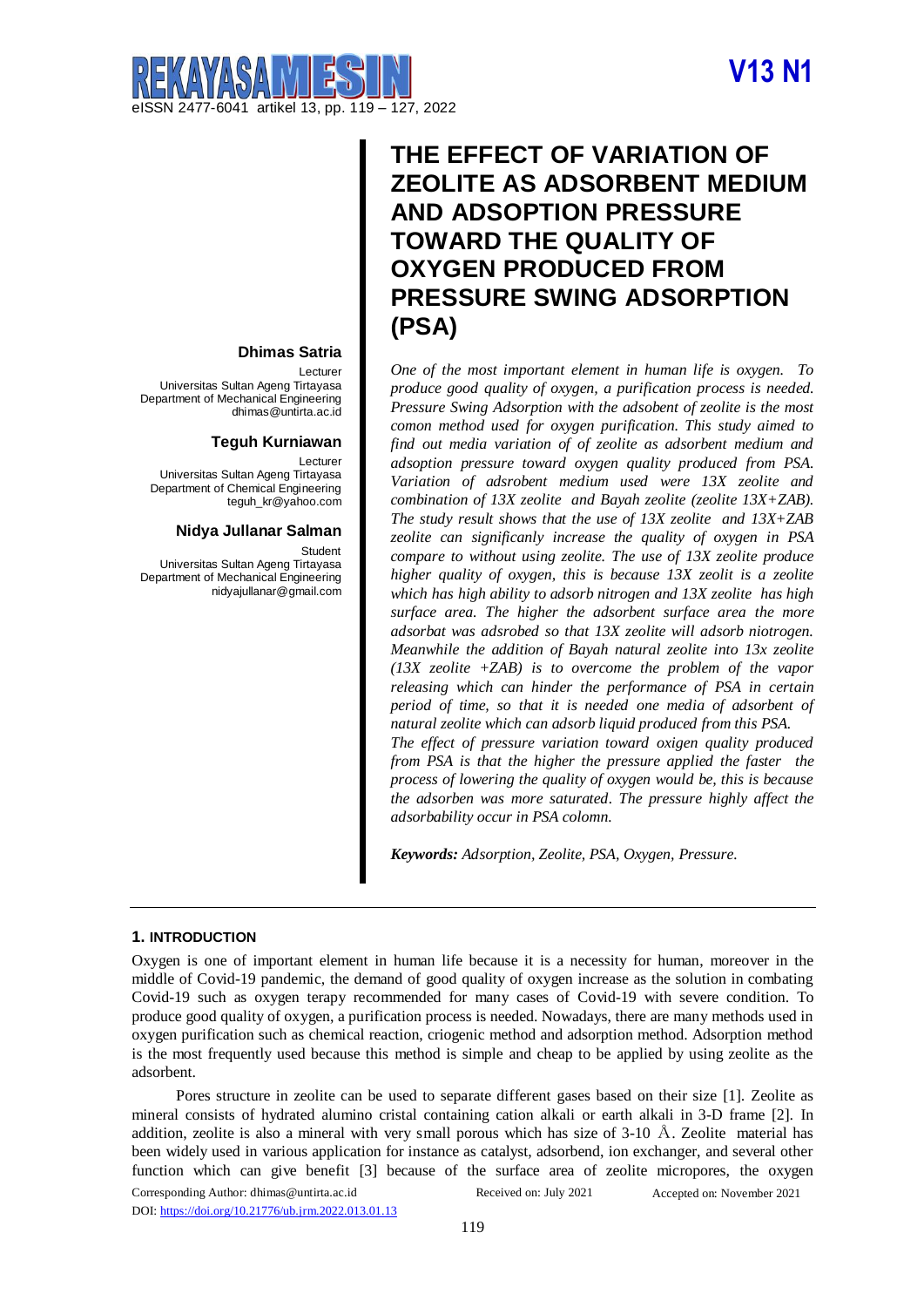concentrator using Pressure Swing Adsorption (PSA) can adsorb nitrogen from air and release oxygen under the condition of high pressure. Consentrator can be regenerated by lowering the pressure to relarse nitrogent adsorbed [4]. Zeolite, based on the production process is classified as two major types those are natural zeolite and syntetic zeolite [5]. In indonesia natural zeolite is found in huge amount in several places such us Sumatra, Borneo, Sulawesi and Java [6], from which natural zeolite of Bayah is originated. Bayah is one region in Banten. In the other hand, the demand of ready to use - sintetic zeolite in Indonesia is still imported [7]. Natural zeolite in indonesia has been widely used, so that it is needed as the source of silica which can be used as syntetic zeoloite [8].

A substance called 13X Zeolite is a synthetic zeolite that is commonly used as an adsorbent used by oxygen-producing apparatus with technology of Pressure Swing Adsorption (PSA) because this zeolite has a high ability to adsorb nitrogen. The nitrogen adsorption capacity of 13X zeolite higher than the similar synthetic zeolite, namely zeolite 5A [9]. Then in the utilization of Pressure Swing Adsorption (PSA) technology by comparing 2 synthetic zeolite adsorption media, namely zeolite 13X and zeolite 5A, it is obtained that the purification quality of 13X zeolite as adsorption medium is better than that of zeolite 5A [10]. Pressure Swing Adsorption (PSA) using zeolite 5A is able to produce oxygen purity of 76.9% with adsorption pressure of 4 Bar [11].

Meanwhile, natural zeolite in previous studies can also be used as an adsorbent medium, although it was not as good as synthetic zeolite [12]. The adsorption ability of natural zeolite under activation with a size of 37 µm with the weight of 3 g was able to purify and reduce CO levels as 4.47% for 20 minutes [13]. Lampung natural zeolite can adsorb N2 selectively and increase the percentage of oxygen in the air up to 0.2% [14]. Natural zeolite was modified into CaO-zeolite by ion exchange process with lime solution (Ca(OH)2) with Ca concentrations of 0.682%, 0.849% and 1.244%. The adsorption test showed that there was a limitation of Ca content so that CaO-zeolite was more selective in adsorption of nitrogen. CaO-zeolite with Ca content of >1.125% adsorbed nitrogen more selectively than oxygen [15].

Adsorption technology is well known to have benefits in various applications, such as adsorption refrigeration cycles [16], dryers and gas separators or purifiers. Pressure Swing Adsorption (PSA) is a technology that can be used as a gas separator and purifier [17], including capturing CO2 [18] and nitrogen. The rules in designing the Pressure Swing Adsorption (PSA) include the selection of adsorbent, particle size, layer size, layer configuration, cleaning volume, pressure equalization and vacuum swing adsorption [19]. In addition, the flow rate, swing amplitude and swing period also have a great effect on the variation of the surface wave of falling film, and thus affect the heat and mass transfer performance on the adsorption performance of the adsorption apparatus or technology [20]. Pressure/Vacuum Swing Adsorption (PVSA) with an evacuation step of  $(-0.82 \text{ barg})$  and adsorption column of 3 cm diameter and 20 cm in length with nanosize zeolite adsorption media was able to produce 90% oxygen concentration [4]. Pressure Swing Adsorption (PSA) contains a pile of adsorbents that function to absorb CO2 contained in the raw biogas and PSA will be used in 2 columns that operate alternately so as to allow continuous processing. The design of the biogas upgrading process system using PSA includes the stages of determining the base design, drafting the conceptual design, and calculating the PSA column design [21].

In this study, the analysis was carried out using single bed type Pressure Swing Adsorption (PSA) which is different from previous studies with the consideration of its simpler construction so that it is portable and can be used by anyone and anywhere. The adsorbent media used was varied those are 13X synthetic zeolite and Bayah natural zeolite. Based on previous research 13X zeolite was a good synthetic zeolite used to improve oxygen quality by adsorbing nitrogen. However, the constraint of using the PSA is that the release of liquid vapor can inhibit the function of the PSA for a certain period of time, Bayah natural zeolite adsorbent medium was needed which can absorb the liquid produced by the PSA device. In addition Bayah natural zeolite is also a type of zeolite that is easier to obtain in Bayah area, Banten Province and also has a more affordable price compared to 13X synthetic zeolite. So it is expected to get a combination of zeolite adsorbent media variants that can improve the quality or purity of oxygen while remaining safe for PSA which has more affordable price and is easy to obtain. The analysis of pressure variations aims to obtain the phenomenon of how the effect of increasing adsorption pressure on the quality of oxygen produced by Pressure Swing Adsorption (PSA).

#### **2. METHOD AND MATERIAL**

In this study the method used was the experimental method. By using an oxygen production apparatus with a single bed type Pressure swing adsorption (PSA) system. Pressure swing adsorption (PSA) is one of the technologies used to separate several types of gas from a gas mixture according to the type of molecular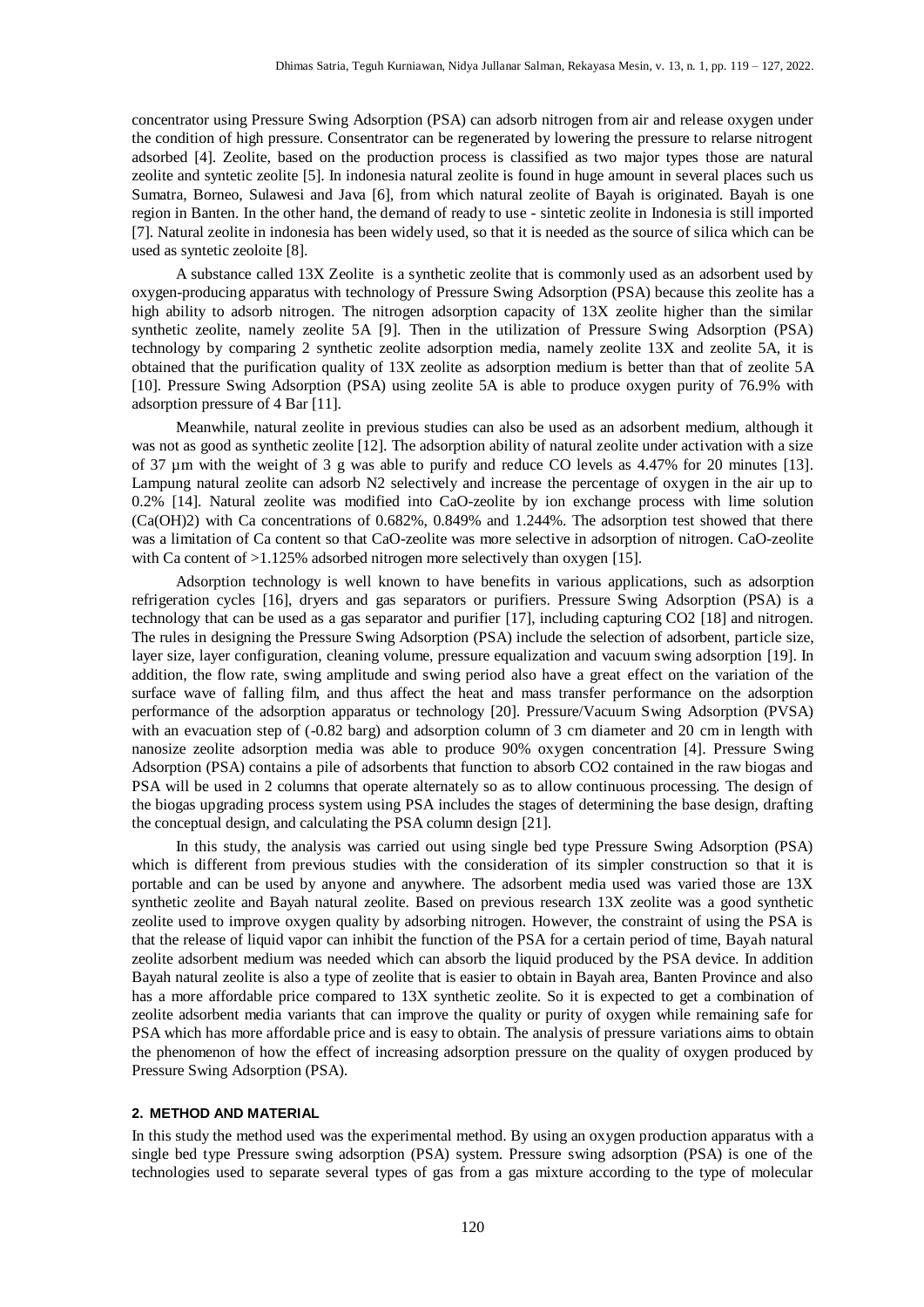characteristics and affinity of the adsorbent material, the adsorbents used were 13X synthetic zeolite and bayah natural zeolite.

In this study, tests were carried out with variations in adsorption pressure (10 Psi, 20 Psi, 30 Psi, and 40 Psi) on PSA to produce oxygen with a high level of purity, by conducting experiments on the optimal pressure used to produce higher quality of oxygen. The apparatus and materials used in this study were as follows:

1. Single bed type of pressure swing adsorption (PSA).

Pressure swing adsorption (PSA) used in this study was single bed type for a zeolite capacity of 2 – 2.5 kg, the valve mechanism was conducted manually so it did not need to use automatic control system components, it used an electric power source and did not require accumulator components, and used 1 tube of O<sup>2</sup> so that it was simpler.

2. Furnace.

In this study, a furnace was used to calcinate the zeolite which would be used as adsorbent. The temperature used in the calcination process was  $300 \,^{\circ}\text{C}$  for 60 minutes.

3. 13X Zeolit

The zeolite used in this research is 13X zeolite because 13X zeolite is the most commonly used synthetic zeolite for oxygen purification process because of the good selectivity of nitrogen to oxygen adsorption [9].

4. Bayah Natural Zeolite

Bayah natural zeolite is a type of natural zeolite found in Bayah sub-district, Banten Province. Bayah's natural zeolite serves to absorb the the liquid produced as a result of the Pressure swing adsorption (PSA) process. At the same time, it is also a solution to obtain variations in the combination of synthetic zeolite and natural zeolite as adsorbent medium that can produce high quality oxygen, yet it is easy to obtain and has a more affordable prices.

#### **3. RESULT AND DISCUSSION**

Based on the existing theory, the pore structure in zeolite can be used to separate gases which are different in size. Same as other silica minerals, zeolite is a porous mineral. If there are several molecules entering the zeolite micro pore system, the molecules can be adsorbed based on the polarity or molecular interaction with the zeolite [22]. So that the research will find out the effect of variations in adsorbs media and also pressure on the quality of the oxygen produced.

|                                  | <b>PRESSURE</b> | PURITY OF $O_2$ (%) |                    |                |
|----------------------------------|-----------------|---------------------|--------------------|----------------|
| TIME (s)                         | (Psi)           | <b>ZEOLITE</b>      | <b>13X ZEOLITE</b> | <b>WITHOUT</b> |
|                                  |                 | 13X                 | $+ZAB$             | <b>ZEOLITE</b> |
| 20                               | 20              | 82                  | 71                 |                |
| 40                               |                 | 78                  | 68                 |                |
| 60                               |                 | 76                  | 67                 |                |
| 20                               | 30              | 79                  | 68                 |                |
| 40                               |                 | 76                  | 66                 | 21             |
| 60                               |                 | 74                  | 65                 |                |
| 20                               | 40              | 76                  | 65                 |                |
| 40                               |                 | 72                  | 63                 |                |
| 60                               |                 | 71                  | 61                 |                |
| Air temperature = $30^{\circ}$ C |                 |                     |                    |                |
| Air humidity = $65\%$            |                 |                     |                    |                |

**Table 1:** Testing data

The time based on the length of data retrieval. For data retrieval at a pressure of 20 psi, the time was 0-20 seconds and the purity was recorded, it was continued at the time range of 21-40 seconds and the purity was also recorded, as well as 60 seconds. The pressure given into the adsorbent tube and when data collection is maintained in a stable condition.

Table 1 is the test data for the level of oxygen purity or oxygen concentration, O2 (%) on a variation of 13X synthetic zeolite as adsorbent medium (13X zeolite) and a combination of 13X synthetic zeolite + Bayah natural zeolite (13X zeolite + ZAB) and without adsorbent (without zeolite) , with variations in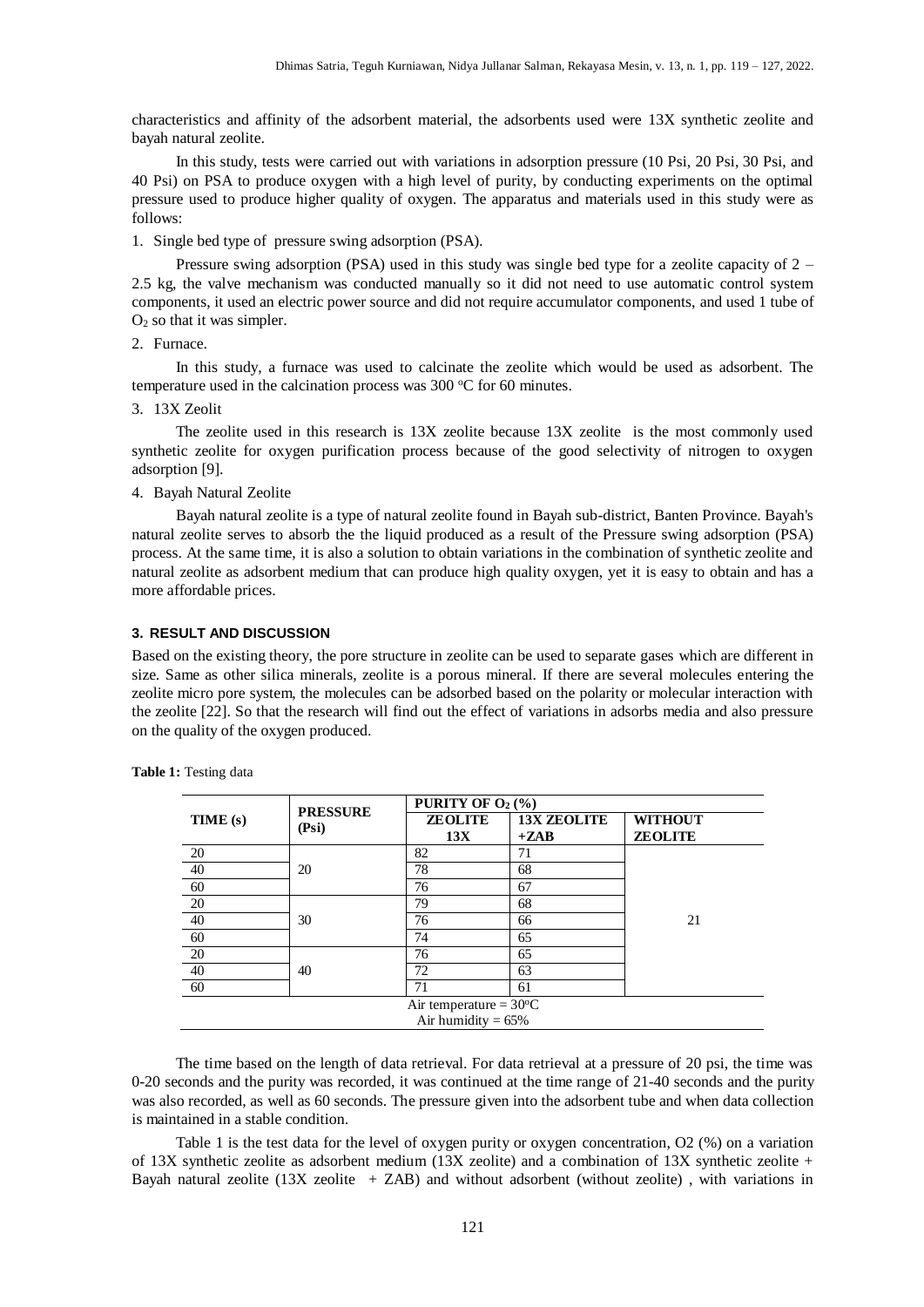adsorption pressure of 20 Psi, 30 Psi and 40 Psi and the data collection time was 20 seconds, 40 seconds and 60 seconds. Without using adsorbent, the oxygen concentration produced was 21% for all pressure variations and test time variations. Meanwhile, when using adsorbent media, the oxygen concentration will increase depending on the adsorbent medium and its pressure.



**Figure 5**. Graph of oxygen purity at the pressure of 20 Psi

Figure 5 is a graph of the operating data collection of the pressure swing adsorption (PSA) at a pressure of 20 Psi, the results obtained are:

At the time of 20 seconds with the pressure of 20 Psi the PSA apparatus produced an oxygen concentration of 82% by using Zeolite 13X, while at the using a combination of 13X Zeolite  $+ ZAB$ produced oxygen concentration of 71%. At the time of 40 seconds with a pressure of 20 Psi PSA produced oxygen concentration of 78% by using 13X Zeolite, while using a combination of 13X Zeolite + ZAB produced oxygen concentration of 68%. At the time of 60 seconds with a pressure of 20 Psi the PSA produced an oxygen concentration of 76% by using 13X Zeolite, while at the using a combination of 13X Zeolite + ZAB produced oxygen concentration of 67%.



**Figure 6**. Graph of oxygen purity at the pressure of 30 Psi

Figure 6 is the operating data collection of the pressure swing adsorption (PSA) apparatus at the pressure of 30 Psi, the results obtained are:

At the time of 20 seconds with a pressure of 30 Psi, PSA produced oxygen concentration of 79% by using 13X Zeolite, while at the using of combination of 13X Zeolite + ZAB produced oxygen concentration of 68%. At the time of 40 seconds with a pressure of 30 Psi, PSA produced oxygen concentration of 76% by using 13X Zeolite, while at the using of combination of  $13X$  Zeolite  $+$  ZAB produced oxygen concenteation of 66%. At the time of 60 seconds with a pressure of 30 Psi, PSA produced oxygen concentration of 74% by using 13X Zeolite, while using a combination of 13X Zeolite + ZAB produced oxygen concentration of 65%.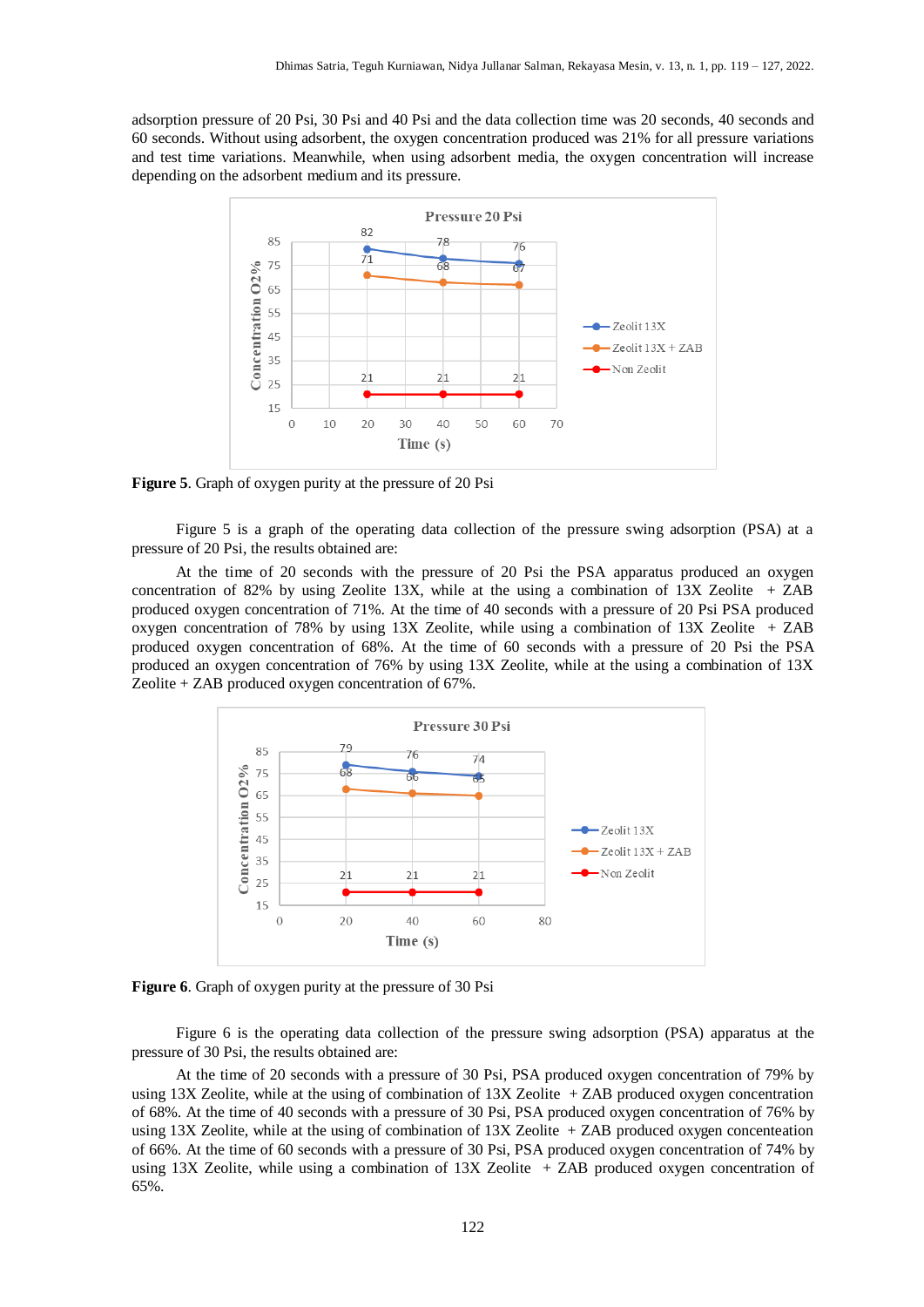

**Figure 7**. Graph of oxygen purity at the pressure of 40 Psi

Figure 7 is the operating data collection of the pressure swing adsorption (PSA) at the pressure of 40 Psi, it is known that:

At the time of 20 seconds with a pressure of 40 Psi, pressure swing adsorption (PSA) produced oxygen concentration of 76% by using 13X Zeolite, while at the using of combination of 13X Zeolite + ZAB produced oxygen concentration of 65%. At the time of 40 seconds with a pressure of 40 Psi, PSA produced oxygen concentration of 72% by using Zeolite 13X, while at the using of combination of 13X Zeolite + ZAB produced oxygen concentration of 63%. At the time of 60 seconds with a pressure of 40 Psi, PSA produced oxygen concentration of 71% by using 13X Zeolite, while at the using of combination of 13X Zeolite + ZAB produces oxygen concentration of 61%.



**Figure 8**. Graph of the effect of pressure on oxygen purity with 13X zeolite

Based on the graph in Figure 8, it can be concluded that the most optimum pressure in producing high level of oxygen purity using 13X zeolite was at the pressure of 20 Psi, which produced oxygen concentration of 82%, then the oxygen level decreases as the increasing pressure. This was because the zeolite will work optimally in adsorption of nitrogen at a pressure of 20 Psi and the zeolite was not saturated so that the purity of oxygen obtained will be high. So that the higher the adsorption pressure above 20 Psi, the oxygen level will decrease because the adsorbent (Zeolite 13X) will be more saturated and affect the nitrogen adsorption power so that the oxygen purity will be lower as the lower pressure applied.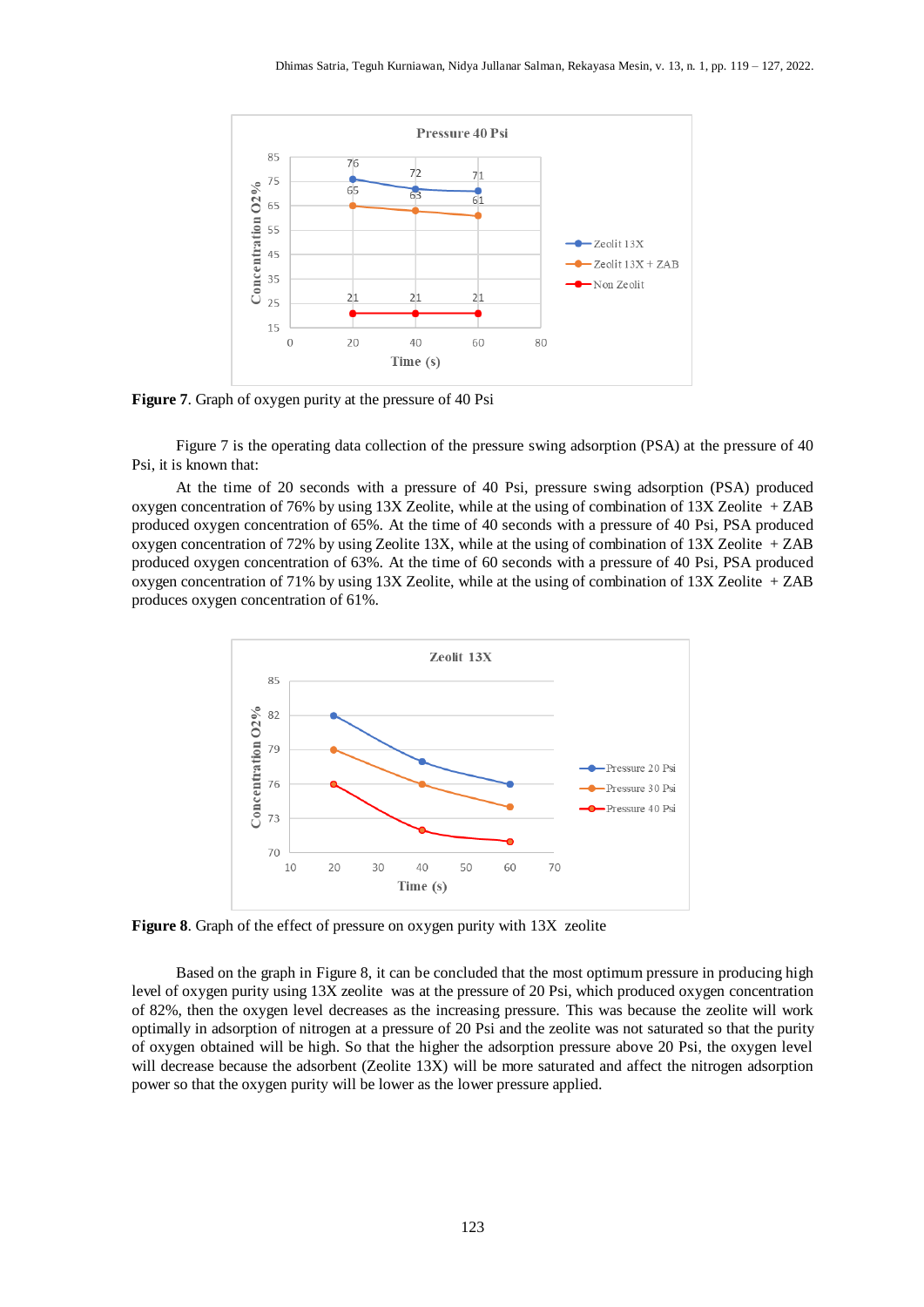

**Figure 9**. Graph of the effect of pressure on oxygen purity with 13X zeolite + ZAB

Figure 9 shows that oxygen purity produced using a combination of 13X zeolite and Bayah natural zeolite (ZAB) resulted in a different oxygen concentration comparet o the result by using 13X zeolite. The highest oxygen level was at the pressure of 20 Psi at 71%. In addition, the higher the adsorption pressure above 20 Psi, the lower the oxygen concentration would be because the adsorbent will be more saturated and affect the nitrogen adsorption power so that the oxygen purity will be lower as the lower pressure applied. Therefore, the optimal pressure used to produce high oxygen concentration by using a combination of 13X zeolite + Bayah natural zeolite was at the pressure of 20 Psi.



**Figure 10**. Comparison of the purity of 13X zeolite, 13X zeolite + ZAB and without zeolite

Figure 10 is a comparison graph of oxygen purity based on variations in zeolite as adsorbent medium and variations in adsorption pressure. From the graph in Figure 10 it shows that using zeolite as adsorbent medium, both 13X zeolite and 13X zeolite + Alam Bayah zeolite (ZAB), can significantly improve the quality of the air produced in Pressure Swing Adsorption (PSA), in which the best improvement was at the pressure of 20 Psi, which increased by 61% for 13X zeolite as adsorbent medium compared to the process without using zeolite as adsorbent medium and increased by 50% for 13X zeolite +ZAB as adsorbent medium compared to the process without using zeolite as adsorbent medium. Then at the pressure of 30 Psi, the use of 13X zeolite as adsorbent medium can improve air quality by 58% and by 47% for the use of 13X+ZAB zeolite as adsorbent medium compared to the process without using zeolite as adsorbent medium. While at a pressure of 40 Psi, the use of 13X zeolite as adsorbent medium can improve air quality by 55% and by 44% for the use of 13X zeolite +ZAB as adsorbent medium compare to the process without using zeolite as adsorbent medium.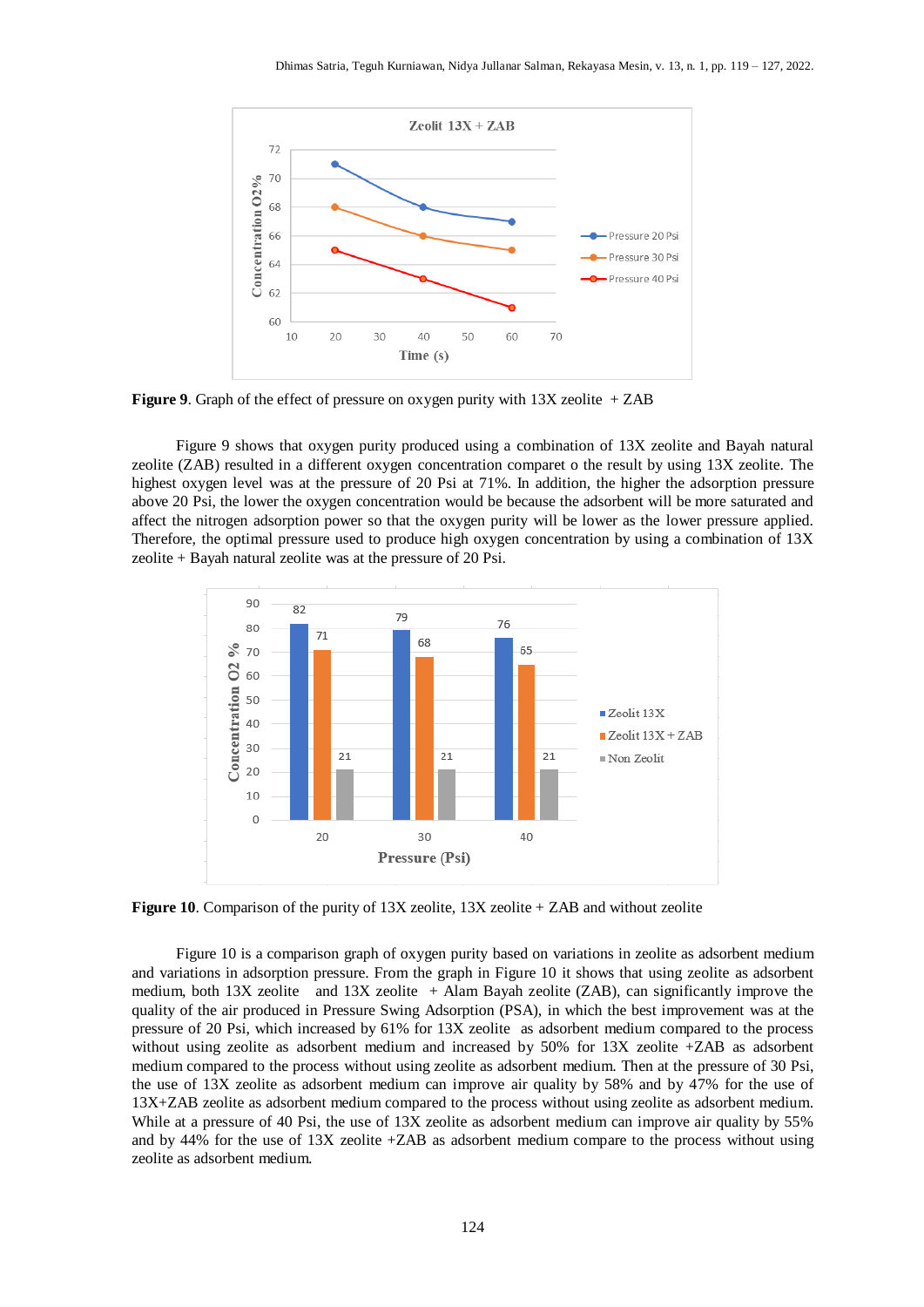The effect of pressure variations on the production of oxygen was that the oxygen concentration decreased more rapidly. The significance of the decrease in the level of oxygen gas produced was affected by the higher pressure. This higher pressure is inversely proportional to the level of oxygen produced. The greater the pressure applied, the lower the oxygen concentration would be, this was because the adsorbent would be more saturated. This pressure greatly affects the adsorption ability of the adsorbent that occurs in the pressure swing adsorption (PSA) column.

During the adsorption process, gas will enter the cavity of the 13X zeolite and 13X+ZAB zeolite, so that the longer the contact time the more compound deposited into the pores of the adsorbent until saturation occurs. The adsorbent cannot adsorb nitrogen and will release nitrogen due to the pores of the adsorbent was fully filled, so that when these conditions occur, the nitrogen that was not absorbed will be dispersed into oxygen. At high pressures the 13X zeolite will adsorb faster so that the adsorbent will saturate faster than the Pressure swing adsorption (PSA) operating at lower pressures. Therefore, by using adsorption at high pressure, the oxygen concentration will be decreased proportionally to the contact time.

The purity of oxygen produced using only 13X zeolite produced a higher oxygen purity than that of the mixture of 13X zeolite and Bayah natural zeolite (zeolite 13X+ZAB), this was because 13X zeolite is a zeolite that has a high ability to adsorb nitrogen. and the surface area of 13X zeolite is higher, the higher the surface area of the adsorbent, the greater the amount of adsorbate that can be absorbed so that the 13X zeolite will adsorb more nitrogen.

However, the use of a combination of adsorbents with 13X zeolite and Bayah natural zeolite (13X+ZAB zeolite) can also significantly improve the quality of oxygen produced in Pressure Swing Adsorption (PSA), in which the oxygen concentration is 70% at the pressure of 20 Psi, compared to the process without using zeolite as adsorbent medium, which was 20% oxygen at a pressure of 20 Psi. The value of increasing the quality of oxygen concentration on the use of adsorbents combination of 13X zeolite and Bayah natural zeolite (13X+ZAB) was not far from the process using 13X zeolite as adsorbent medium, which was 82% at the pressure of 20 Psi. The use of a pressure swing adsorption (PSA) has a problem, the release of liquid vapor that can inhibit the function of the PSA for a certain period of time, so that natural zeolite as adsorbent medium was needed that can absorb the liquid produced by the PSA, so that a combination of natural zeolite was needed in the use adsorbent media on PSA and Bayah natural zeolite is a type of zeolite that was easier to obtain in the Bayah area of Banten Province and also at a more affordable price than 13X synthetic zeolite as adsorbent medium.

The results showed that the use of 13X zeolite adsorbent media produced the best oxygen quality, this was in accordance with the results of previous studies conducted by Shokroo et al [9]and also Mofarahi et al [10], namely the nitrogen adsorption capacity of 13X zeolite was the best, more than other similar synthetic zeolites. In this study, using a combination of adsorbents with 13X zeolite and natural zeolite Bayah (13X+ZAB zeolite) can also significantly improve the quality of oxygen produced in the Pressure Swing Adsorption (PSA). The use of a pressure swing adsorption (PSA) has a problem, in which the release of liquid vapor that can inhibit the function of the PSA device for a certain period of time, so a natural zeolite adsorbent media is needed that can absorb the liquid produced by the PSA device, so a combination of natural zeolite is needed in the use adsorbent media on PSA and Bayah natural zeolite. is a type of zeolite that is easier to obtain in the Bayah area of Banten Province and also a more affordable price than if only using 13X synthetic zeolite as adsorbent.

#### **4. CONCLUSION**

The use of 13X zeolite and the combination 13X zeolite and Bayah natural zeolite (zeolite 13X+ZAB) as adsorbent medium could significantly improve the quality of oxygen in pressure swing adsorption (PSA) compared to the process without using zeolite adsorbent media. The use of 13X zeolite as adsorbent medium produces higher oxygen quality, this was because 13X zeolite is a zeolite which has a high ability to adsorb nitrogen and has higher surface area, the higher the adsorbent surface area, the more. the amount of adsorbate that can be adsorbed so that the 13X zeolite will adsorb more nitrogen. While the addition of natural zeolite Bayah into zeolite 13X (13X+ZAB zeolite) is to overcome the problem of the release of liquid vapor that can inhibit the function of the PSA for a certain period of time, so we need a natural zeolite as adsorbent medium that can adsorb the liquid produced by PSA. In addition natural zeolite Bayah is a type of zeolite that is easier to obtain in the Bayah area of Banten Province and also at a more affordable price.

The effect of pressure variations on the quality of the oxygen produced in the pressure swing adsorption (PSA) is that the greater the pressure applied, the lower oxygen concentration would be produced, this was because the adsorbent will be more saturated. This pressure greatly affects the adsorption power of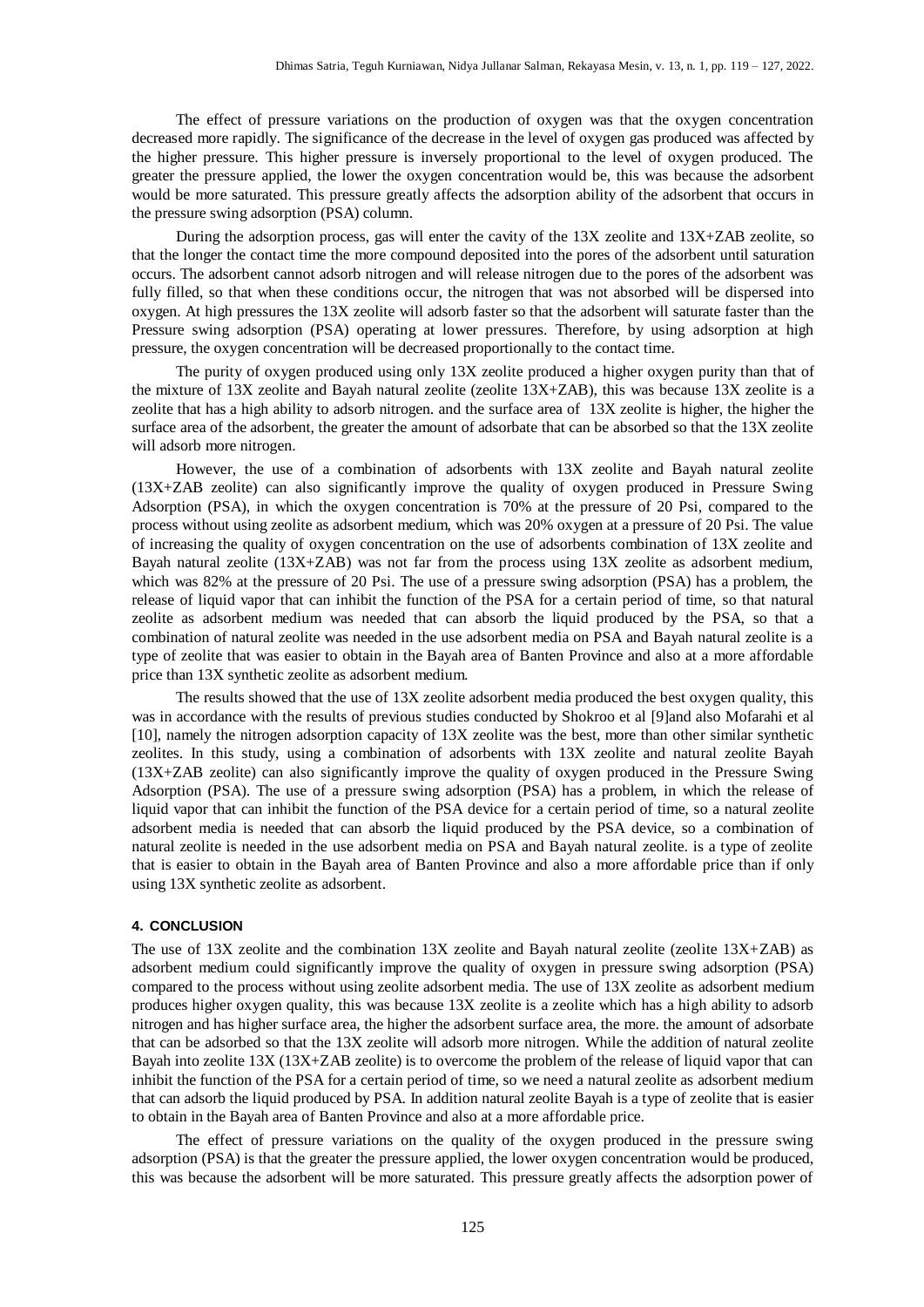the adsorbent that occurs in the pressure swing adsorption (PSA) column.

#### **5. ACKNOWLEDGEMENT**

The author would like to express deepest gratitude and appreciation to LPPM Untirta and the Faculty of Engineering Untirta for the research grant for the Penelitian Dosen Madya for 2021 Fiscal Year with the research contract number: B/177/UN.43.3/PT.01.03/2021.

#### **6. REFERENCES**

- [1] D. SRIHAPSARI, "Penggunaan Zeolit Alam yang Telah Diaktivasi dengan Larutan HCl untuk Menjerap Logam-logam Penyebab Kesadahan Air," Universitas Negeri Semarang, 2006.
- [2] R. . HAY, "Zeolites and Zeolitic Reactions in Sedimentary Rocks," University of Califonia, Berkeley, 1966.
- [3] L. D. YUANITA, "Kajian Modifikasi dan Karakterisasi Zeolit Alam dari Berbagai Negara," Universitas Negeri Yogyakarta, 2010.
- [4] M. PAN, H. M. OMAR, and S. ROHANI, "Application of Nanosize Zeolite Molecular Sieves for Medical Oxygen Concentration," *Nanomaterials*, vol. 7, no. 195, 2017, doi: 10.3390/nano7080195.
- [5] M. MORTIMER and P. TAYLOR, *Chemical Kinetics and Mechanism*. Cambridge: The Royal Society of Chemistry, 2002.
- [6] S. MULYANTO, SUYITNO, R. A. RACHMANTO, L. L. G. HIDAYAT, A. H. WIBOWO, and S. HADI, "Synthesis and characterization of natural red dye from Caesalpinia sappan linn," *AIP Conf. Proc.*, vol. 1717, pp. 1–7, 2016, doi: 10.1063/1.4943475.
- [7] E. M. ULFAH, F. A. YASNUAR, and ISTADI, "Optimasi Pembuatan Katalis Zeolit X dari Tawas, NaOH dan Water Glass dengan Response Surface Methodology," Universitas Diponegoro, 2006.
- [8] S. WARSITO, SRIATUN, and TASLIMAH, "Pengaruh Penambahan Surfaktan Cetylrimethylammonium Bromide (N-CTAB) pada Sintesis Zeolit-Y," Universitas Diponegoro, 2008.
- [9] E. J. SHOKROO, D. J. FARSANI, H. K. MEYMANDI, and N. YADOLLAHI, "Comparative study of zeolite 5A and zeolite 13X in air separation by pressure swing adsorption," *Korean J. Chem. Eng.,* vol. 33, no. 4, pp. 1391–1401, 2016, doi: 10.1007/s11814-015-0232-6.
- [10] M. MOFARAHI and E. J. SHOKROO, "Comparison of two pressure swing adsorption processes for air separation using zeolite 5A and zeolite 13X," *Pet. Coal*, vol. 55, no. 3, pp. 216–225, 2013.
- [11] H. H. HAMED, "Oxygen and Nitrogen Separation from Air Using Zeolite Type 5A," *Al-Qadisiyah J. Eng. Sci.*, vol. 8, no. 2, pp. 147–158, 2015.
- [12] SAFRIHATINI, "Potensi Zeolit Alam Gunung Kidul Teraktiviasi sebagai Media Adsorben Pewarna Tekstil," *Arena Tekst.*, vol. 32, no. 1, pp. 17–24, 2017.
- [13] S. PAMUNGKAS, "Pemanfaatan Zeolit Alam Bayah Pada Proses Penjernihan Asap Kebakaran Dan Pengurangan Tingkat Racun Asap," Universitas Indonesia, 2011.
- [14] M. NASIKIN, A. WAHID, E. SUHARDONO, and H. HERLAMBANG, "Pengkayaan Oksigen Dalam Udara Menggunakan Zeolit Alam Untuk Meningkatkan Efisiensi Pembakaran," in *Prosiding Seminar QiR ke 5*, 2002, pp. 401–408.
- [15] M. NASIKIN, T. S. UTAMI, and A. SIAHAAN, "Pengaruh Kandungan Ca Pada CaO-Zeolit Terhadap Kemampuan Adsorpsi Nitrogen," *Makara Teknol.*, vol. 6, no. 2, pp. 75–79, 2002.
- [16] T. SITORUS, "Kajian Eksperimental Mesin Pendingin Adsorpsi Tenaga Surya Dengan Menggunakan Adsorben Campuran," *Rekayasa Mesin*, vol. 10, no. 1, pp. 45–52, 2019.
- [17] P. SINHA and N. PADHIYAR, "Optimal Startup Operation of A Pressure Swing Adsorption," *IFAC Pap.*, vol. 52, no. 1, pp. 130–135, 2019.
- [18] D. WAWRZYŃCZAK *et al.*, "The pilot dual-reflux vacuum pressure swing adsorption unit for CO2 capture from flue gas," *Sep. Purif. Technol.*, vol. 209, no. July 2018, pp. 560–570, 2019, doi: 10.1016/j.seppur.2018.07.079.
- [19] S. JAIN, A. S. MOHARIR, P. LI, and G. WOZNY, "Heuristic design of pressure swing adsorption: A preliminary study," *Sep. Purif. Technol.*, vol. 33, no. 1, pp. 25–43, 2003, doi: 10.1016/S1383- 5866(02)00208-3.
- [20] H. GAO, M. HE, W. SUN, and Y. YAN, "Surface wave characteristic of falling film in swing absorber and its influences on absorption performance," *Appl. Therm. Eng.*, vol. 129, pp. 1508–1517, 2018, doi: 10.1016/j.applthermaleng.2017.09.141.